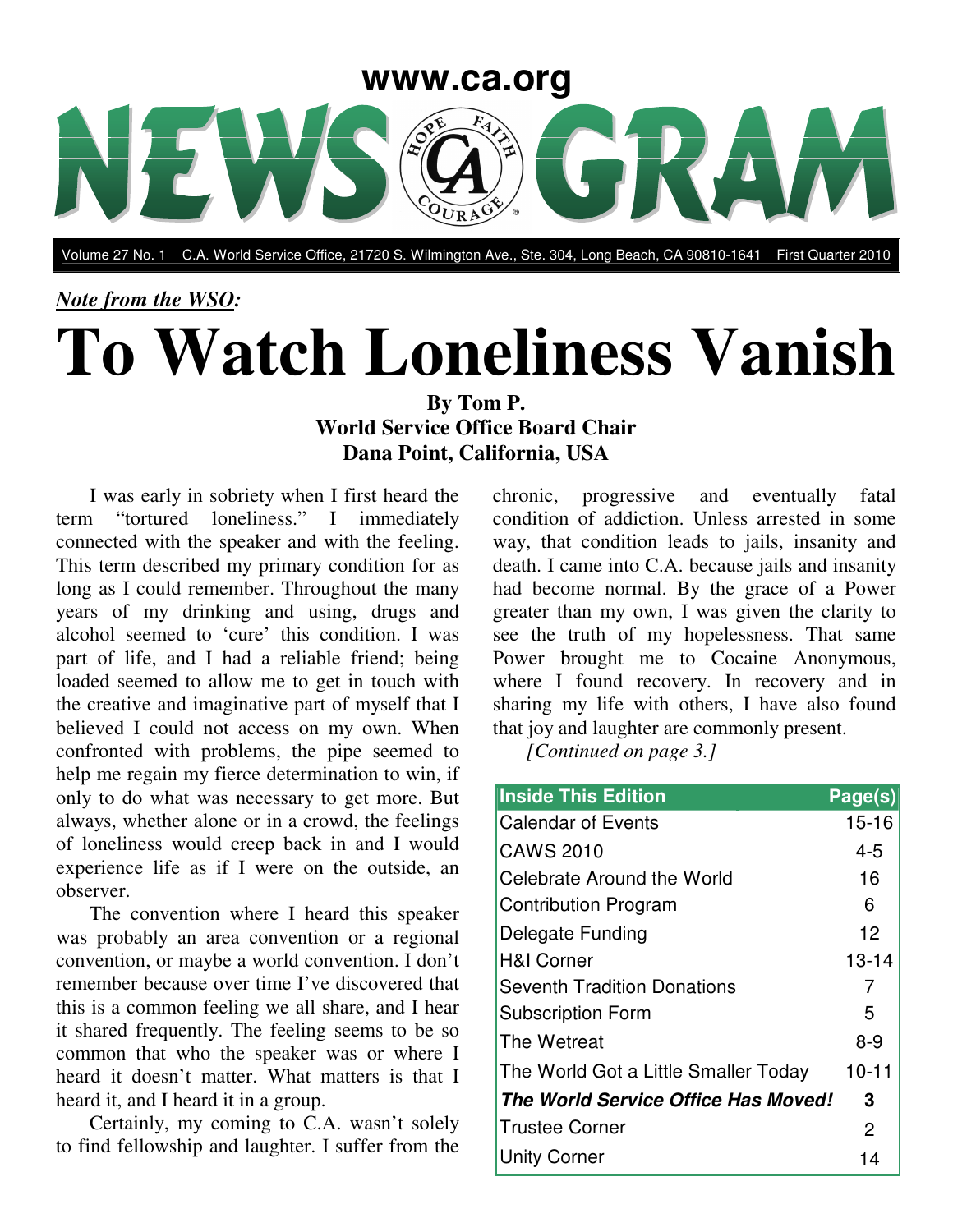#### **CAWS Board of Trustees:**

- *Atlantic North Region:* Robert L., Pawtucket, Rhode Island, USA
- *Atlantic South Region:* Lawrence M., Little Rock, Arkansas, USA
- *European Region:* Nicholas L., London, England, UK (WSBT Vice Chair)
- *Midwest Region:* Kim S., Des Plaines, Illinois, USA (WSBT Secretary)
- *Pacific North Region:* Trevor S., Calgary, Alberta, Canada (WSBT Chair)
- *Pacific South Region:* Joy H., Fontana, California, USA
- *Southwest Region:* Randy G., Chandler, Arizona, USA
- *Trustee at Large #1:* Richard S., Colorado Springs, Colorado, USA
- *World Service Office Trustee:* Willie B., Los Angeles, California, USA
- *Acting World Service Trustee:* Richard S., Colorado Springs, Colorado, USA

#### **CAWSO Board of Directors:**

- Tom P., WSOB Chair, Dana Point, California, USA
- Richard L., WSOB Vice Chair, Los Angeles, California, USA
- Barry J., Treasurer, San Pedro, California, USA
- Yvette L., Paid Director, Long Beach, California, USA
- Richard S., Director/Acting WS Trustee, Colorado Springs, Colorado, USA
- Willie B., Director/WSO Trustee, Los Angeles, California, USA
- Yvette H., Director, Los Angeles, California, USA
- Elizabeth S., Director, San Marino, California, USA

#### **CAWSO Personnel**:

Yvette Love, Director of Operations Denise Knight, Customer Service Andrew Wellbaum, Shipping & Fulfillment

#### **NewsGram Editor:**

Cynthia C., Redmond, Washington, USA

*The NewsGram is a quarterly publication of the World Service Office of Cocaine Anonymous. This publication and all its contents are copyrighted by Cocaine Anonymous. Any unauthorized duplication or publication is prohibited. Send all requests to: NewsGram, c/o CAWSO, 21720 S. Wilmington Ave., Ste. 304, Long Beach, CA 90810-1641, by e-mail to newsgram@ca.org, or by fax to 310-559-2554, Attn: NewsGram. You can call the WSO at 310- 559-5833.*

## **Trustee Corner**

#### **By Trevor Scheible Pacific North Regional Trustee & WSBT Chair Calgary, Alberta, Canada**

I would like to thank the World Service Board of Trustees for allowing me to chair the Board this year, and thank the Fellowship of Cocaine Anonymous for allowing me to serve as a Trustee. It has been an amazing three and a half years. I cannot believe the ride is drawing to a close.

The World Service Board of Trustees continues to work hard on behalf of the Fellowship. There is a neverending list of inquiries to answer and reports to write, as well as traveling to meet the Fellowship. We are committed to serving the best we can, and the work never ends.

The Fellowship as a whole is gearing up to party. The 2010 CAWS Convention is fast approaching. Wisconsin is ready to welcome the world of C.A. and I look forward to meeting all my friends, old and new. The committee has worked thousands of hours to put on a great convention, and they have our heartfelt thanks. I hope to see everyone there.

We will continue to face many challenges this year. We are still experiencing a decline in  $7<sup>th</sup>$  Tradition contributions. The global economy is showing signs of recovery; however, the work at the World Service Office, which recently moved to a more cost-effective space, is still under-funded. If everyone in C.A. donated \$7.00 to CAWSO, we would have enough money to grow, doing more translations, providing more services, and better carry out our mission. We would like to ask everyone to consider an extra donation to help this worthwhile cause.

As we get closer to the upcoming World Service Conference, two other members of the Board and I are preparing to roll off. It has been an amazing ride so far, and I look forward to seeing what the next six months bring. The Trustee Election Committee has the task this year of choosing five new Trustees. Our work will be cut out for us at the Conference, and I look forward to the challenge.

The WSBT remains committed to serving the C.A. Fellowship to the best of our ability. If you have any questions or concerns, please feel free to contact us through the "Contact the Trustees" link on www.ca.org, or contact your Regional Trustee directly. We look forward to hearing from you.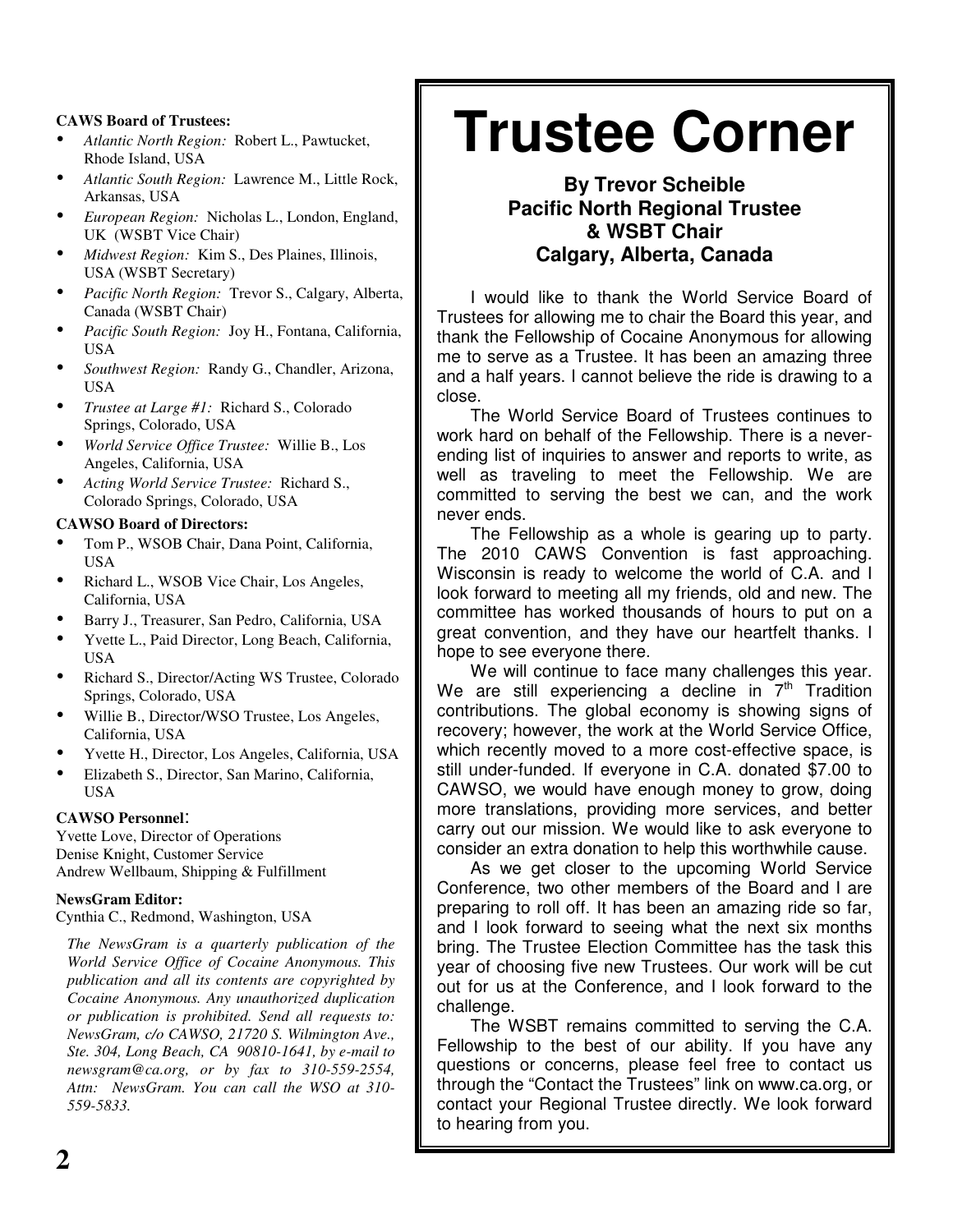#### *Note from the WSO (continued from page 1):*

Consistent with the promise set forth in the Big Book, my recovery began when I talked with another addict and we shared our experience, strength and hope. Further, our Tradition Three establishes that two or more addicts, together for the purpose of sobriety and with no other affiliation, are a group. My first C.A. group experience took place in a car, on the way from a treatment center to a C.A. meeting. Thus began my journey to the middle of the C.A. Fellowship.

Something happens when I am in the middle of our Fellowship. The feelings of difference disappear and I become joined together with others in brotherly and harmonious action. I have not had a drink or drug since my first meeting of Cocaine Anonymous. I can't say this about my experience with other Twelve-Step fellowships. I found my home in C.A., and I am intent on doing my part in making this home an attractive and joyful place to dwell. For me, the most exciting and fun part of being a member of Cocaine Anonymous is to participate in the events we put on, and to be a useful member of the groups. I love all forms of C.A. gatherings, from pancake breakfasts to world conventions. During the first three months of this year, I attended three different area conventions, simply as a participating member, as well as a chili cook-off.

The preceding serves to introduce the following: I am reminding everybody about the upcoming 2010 C.A. World Service Convention being hosted by the Wisconsin Area of Cocaine Anonymous. The event is being held from May 27-31 at the Hilton Milwaukee City Center Hotel. I have toured the hotel and it is a wonderful downtown venue that will enhance the convention experience for all who participate. The Convention Committee has been hard at work since being awarded the event several years ago and they are excited to again host this wonderful gathering of our Fellowship. If you haven't already registered, go online to www.ca.org and do so now. We don't want to miss you! As stated in World Service Convention Committee Guidelines, *"The purpose of the World Service Convention is to promote enthusiasm and unity within the fellowship of Cocaine Anonymous and financially support World Services' effort to carry the message to the addict that still suffers."*

"Life will take on new meaning. To watch people recover, to see them help others, to watch loneliness vanish, to see a fellowship grow about you, to have a host of friends—this is an experience you must not miss. We know you will not want to miss it. Frequent contact with newcomers and with each other is the bright spot of our lives." (*Big Book*, page 89.) The C.A. World Service Convention experience brings this statement to life for me. Each year, the Fellowship I crave becomes more than a "sufficient substitute" for the life I used to live. Life takes on new meaning and I know the most satisfactory years of my existence lie ahead! It is spring and as the earth renews itself as it does every year, I, too, am renewing myself. I look forward to hooking up with old friends and am excited about the potential of meeting new friends. On the upcoming evening of May 30th, after the banquet meal has been served and the plates cleared away, a member of our Fellowship at that gathering with the longest term of sobriety will stand with another member of our Fellowship with the shortest term of sobriety, maybe just a day, and together they will represent recovery through unity and service, the miracle which takes place every day.

As for me, I will be inwardly moved just knowing that I'm right where I'm supposed to be. Come join us in Milwaukee near the shores of Lake Michigan at this year's Cocaine Anonymous World Service Convention!

## **The World Service Office Has Moved!**

The WSO is now in a larger, more costeffective location that better serves the needs of our Fellowship and Office staff. The new address is 21720 S. Wilmington Ave., Ste. 304, Long Beach, CA 90810-1641, USA. The phone number (310-559-5833) and fax number (310-559-2554) remain the same. Mail is being forwarded from the old address, but please help spread the word by passing on the new address to anyone in your local Fellowship who may be mailing chip  $f$  literature orders, delegate registration forms, donations, etc., to the WSO. Thank you.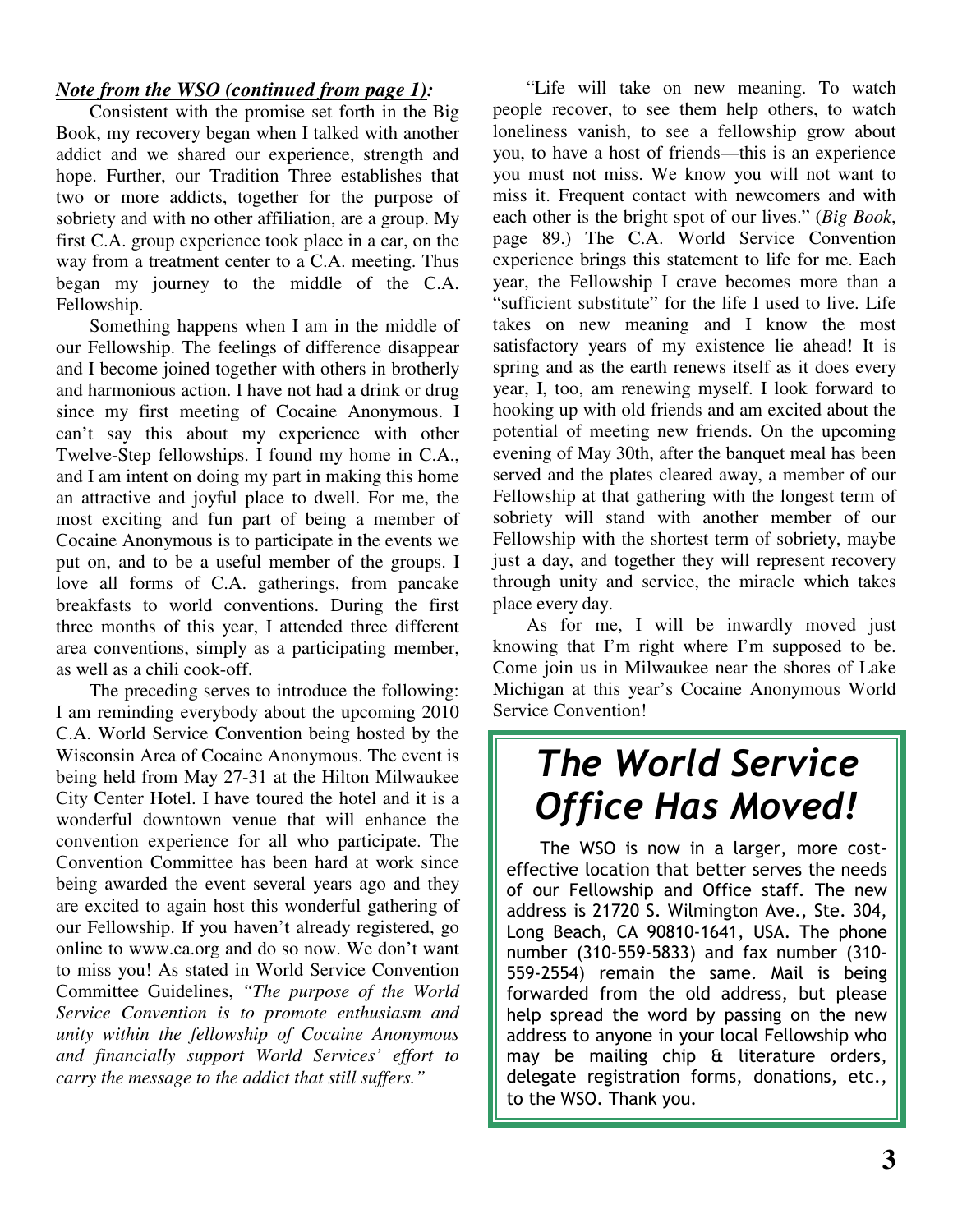

Imagine being in the mix of hundreds if not a thousand or more recovering addicts, fellowshipping and having fun in recovery for a five-day weekend. It's an experience not to be missed!

Those of you who consider yourselves World Convention Junkies know what fun it can be hanging out with old friends from around the globe while making new ones. If you're new to recovery or have never attended a C.A. World Convention, you can have this spiritual experience too! Just join us in Milwaukee, Wisconsin in May 2010.

The CAWS Convention Committee is busy planning the greatest party for all, so get busy planning your trip! We will see you soon in May 2010 as we celebrate recovery in Milwaukee, Wisconsin.

Expectations:

- Marathon meetings
- Two-day workshop on the first 164 pages of the *Big* Book
- Other workshops
- Speaker meetings
- Banquet
- Brunch
- Frozen custard outing
- Golf outing
- Magic show
- Sunrise meeting lake front outing
- Lunch cruise outing
- · Milwaukee experience outing
- Comedy show
- DJ dance
- Fun run/walk
- Picnic in the park
- One Day/Today play
- C.A. convention memorabilia
- Auctions
- Fellowship hugs
- · Sightseeing

For complete details check us out online at www.ca.org.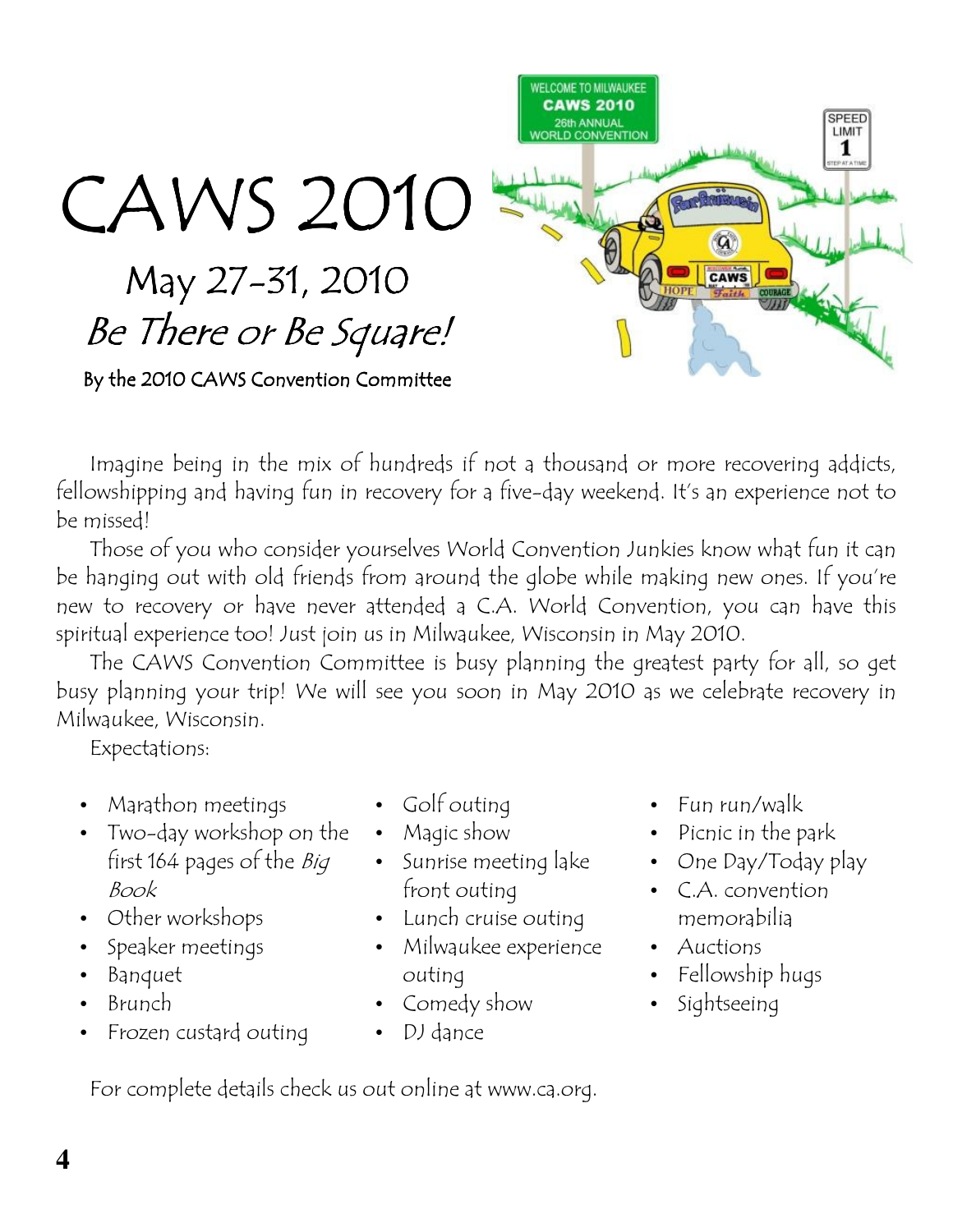# WE NEED YOU!!!

Please help the CAWS 2010 Auctions/Drawings Committee by donating live  $\&$  silent auction items to be presented at FARFRÜMUSIN in Milwaukee, Wisconsin May 27-31, 2010!!

### Ideas Include

C.A. memorabilia, archived recovery items, electronics, motorcycle gear, spa basket (gift certificates, candles, relaxation CDs), hunting/fishing basket (gift certificate to sporting goods store), golf basket, jewelry, artwork.

> If you or your group can help, please contact us by Saturday, May 1, 2010:

> > Paul D: (414) 350-6026 Dominic G: (262) 443-4257 Diane W: (414) 915-8913 Debbie B: (224) 717-6014

|                                                                                                                                                                                                                                                                                                                                                                                                                                                                                              | Subscribe to the NewsGram                    |  |  |  |
|----------------------------------------------------------------------------------------------------------------------------------------------------------------------------------------------------------------------------------------------------------------------------------------------------------------------------------------------------------------------------------------------------------------------------------------------------------------------------------------------|----------------------------------------------|--|--|--|
| Subscriptions are being accepted for the NewsGram. For the low price of \$10.00 U.S. per year, you can receive each<br>copy of the NewsGram before your friends or your group. Simply complete this form and include your credit card<br>information, or enclose a \$10.00 check or money order (U.S. dollars only) and send to: NewsGram, c/o CAWSO, 21720<br>S. Wilmington Ave., Ste. 304, Long Beach, CA 90810-1641. A subscription form is also available for download at<br>www.ca.org. |                                              |  |  |  |
| $\Box$ I have enclosed a check/money order payable to CAWSO                                                                                                                                                                                                                                                                                                                                                                                                                                  |                                              |  |  |  |
| $\Box$ Visa/MasterCard/Discover/American Express #                                                                                                                                                                                                                                                                                                                                                                                                                                           |                                              |  |  |  |
|                                                                                                                                                                                                                                                                                                                                                                                                                                                                                              | Signature: Expiration date: Expiration date: |  |  |  |
|                                                                                                                                                                                                                                                                                                                                                                                                                                                                                              |                                              |  |  |  |
|                                                                                                                                                                                                                                                                                                                                                                                                                                                                                              |                                              |  |  |  |
| City and State/Province: The State of the State of the State of the State of the State of the State of the State of the State of the State of the State of the State of the State of the State of the State of the State of th                                                                                                                                                                                                                                                               | Country: _______________________________     |  |  |  |
| Zip/Postal Code: The Contract of the Contract of the Contract of the Contract of the Contract of the Contract o                                                                                                                                                                                                                                                                                                                                                                              | Telephone Number: ( )                        |  |  |  |
|                                                                                                                                                                                                                                                                                                                                                                                                                                                                                              |                                              |  |  |  |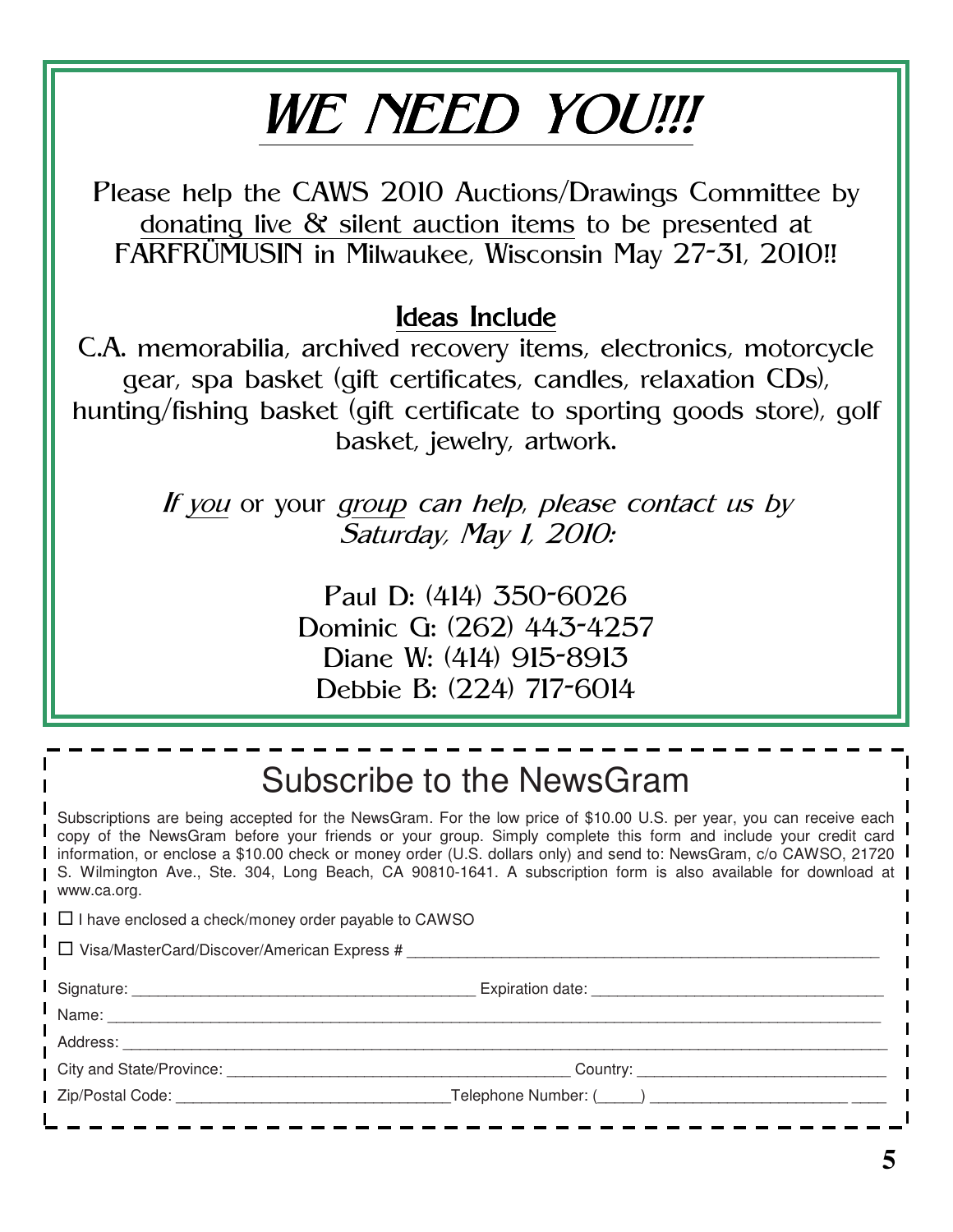## **World Service Contribution Program**

Cocaine Anonymous World Services depends on the financial support provided by individual members, groups, committees, Districts and Areas. We use your contributions as efficiently as possible, to maximize the services we are able to provide to addicts throughout the world. When you participate in the World Service Contribution Program, you ensure that we are able to serve the needs of those in our Fellowship, and reach even more with our message of Hope, Faith and Courage. And because your Contribution Program gifts are conveniently transferred by your bank from your checking account, savings account, debit card, or credit card account directly to the World Service Office, your contributions go farther than ever before. The C.A. World Service Contribution Program is safe, secure and confidential. You have complete control of the process, because you specify the amount of your contributions and when they are made. You can always increase, decrease or suspend your participation at any time by writing the World Service Office. Plus, your contributions may be tax deductible (consult your tax advisor). To help the C.A. World Service Office meet the needs of members, groups, areas and addicts still suffering, please fill out the authorization form below, attach a voided check or deposit slip (if necessary), and mail everything to the address shown. Thank you for your support.

|                                                                                                                                                                                                                                |                                                  | <u>AUTHORIZATION FOR DIRECT PAYMENT (ACH DEBITS)</u>                                                                                                        |  |
|--------------------------------------------------------------------------------------------------------------------------------------------------------------------------------------------------------------------------------|--------------------------------------------------|-------------------------------------------------------------------------------------------------------------------------------------------------------------|--|
|                                                                                                                                                                                                                                |                                                  | YES! As a member of C.A., I want to participate in the C.A. World Service Contribution Program to help keep C.A. World Services going strong!               |  |
| Cocaine Anonymous World Service Office<br>21720 S. Wilmington Ave., Ste. 304<br>Long Beach, CA 90810-1641<br>(310) 559-5833<br>cawso@ca.org                                                                                    |                                                  |                                                                                                                                                             |  |
| to initiate variable entries to my account described below:                                                                                                                                                                    |                                                  | As part of my 7th Tradition contributions to Cocaine Anonymous World Service Office, I authorize Cocaine Anonymous World Service Office (CAWSO),            |  |
| Type of Account: □ Credit Card □ Debit Card □ Savings                                                                                                                                                                          |                                                  |                                                                                                                                                             |  |
| Credit Card or Debit Card Name: Name and All Credit Card or Name of The Credit Card or Debit Card Name:                                                                                                                        |                                                  |                                                                                                                                                             |  |
|                                                                                                                                                                                                                                |                                                  |                                                                                                                                                             |  |
| Financial Institution's Name: experience of the contract of the contract of the contract of the contract of the contract of the contract of the contract of the contract of the contract of the contract of the contract of th |                                                  |                                                                                                                                                             |  |
| Financial Institution's Address/Branch: The Contract of the Contract of the Contract of the Contract of the Contract of the Contract of the Contract of the Contract of the Contract of the Contract of the Contract of the Co |                                                  |                                                                                                                                                             |  |
| If using a savings account, please include a deposit slip.                                                                                                                                                                     |                                                  |                                                                                                                                                             |  |
| <b>PAYMENT DETAILS:</b>                                                                                                                                                                                                        |                                                  |                                                                                                                                                             |  |
|                                                                                                                                                                                                                                |                                                  |                                                                                                                                                             |  |
| PAYMENT FREQUENCY:                                                                                                                                                                                                             |                                                  |                                                                                                                                                             |  |
| □ Monthly □ Annually □ One-time basis Effective date: ____/____/___________(MM/DD/YYYY)                                                                                                                                        |                                                  |                                                                                                                                                             |  |
| afford CAWSO a reasonable opportunity to act on it.                                                                                                                                                                            |                                                  | This authority is to remain in full force and effect until CAWSO has received written notification from me of its termination in such time and manner as to |  |
| Name: ________                                                                                                                                                                                                                 |                                                  |                                                                                                                                                             |  |
|                                                                                                                                                                                                                                | (Please print name as it appears on the account) |                                                                                                                                                             |  |
|                                                                                                                                                                                                                                |                                                  |                                                                                                                                                             |  |
|                                                                                                                                                                                                                                |                                                  |                                                                                                                                                             |  |
|                                                                                                                                                                                                                                |                                                  |                                                                                                                                                             |  |
|                                                                                                                                                                                                                                |                                                  |                                                                                                                                                             |  |
| PLEASE MAKE A COPY OF THIS COMPLETED FORM FOR YOUR RECORDS<br>(The complete World Service Contribution Program brochure, which includes this form, is available for download at www.ca.org/contribute.html)                    |                                                  |                                                                                                                                                             |  |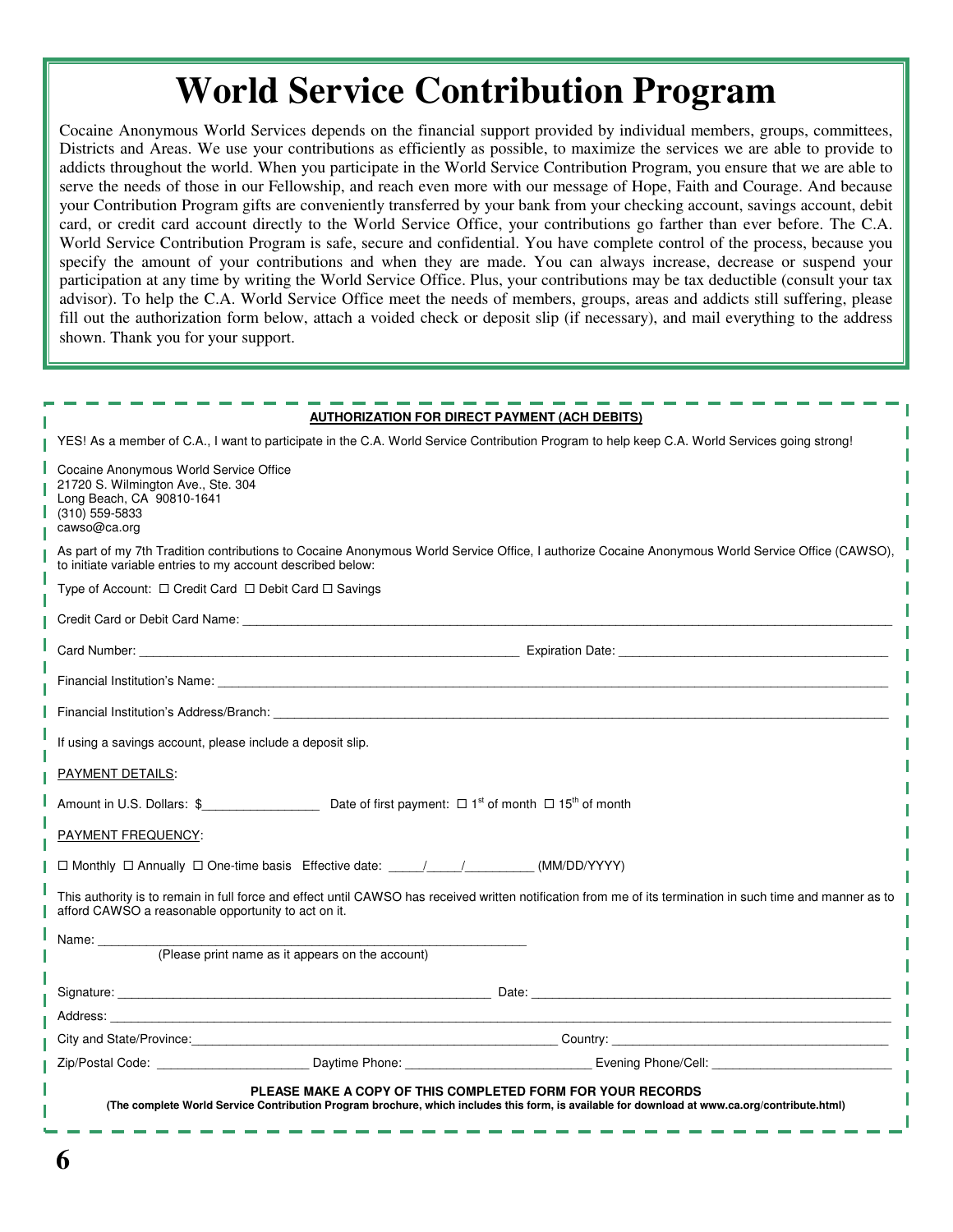| 7th Tradition October-December 2009   |                                    |                          |  |  |
|---------------------------------------|------------------------------------|--------------------------|--|--|
| <b>Category or</b><br><b>Location</b> |                                    |                          |  |  |
| <b>ANONYMOUS</b>                      | <b>Group Name/City</b>             | <b>Total</b><br>\$680.00 |  |  |
|                                       |                                    |                          |  |  |
| <b>CANADA</b>                         |                                    |                          |  |  |
| <b>British Columbia Anonymous</b>     |                                    | \$20.00                  |  |  |
|                                       |                                    |                          |  |  |
| <b>UK</b>                             | <b>CAUK Area</b>                   | \$3,939.63               |  |  |
|                                       | <b>London District</b>             | \$371.29                 |  |  |
|                                       | Cocaine Anonymous Scotland         | \$8,324.15               |  |  |
| <b>UNITED STATES</b>                  |                                    |                          |  |  |
| Arkansas                              | Arkansas Area C.A.                 | \$100.00                 |  |  |
|                                       | <b>Serenity Group</b>              | \$300.00                 |  |  |
| <b>Alabama</b>                        | Alabama Area of C.A.               | \$1,620.48               |  |  |
|                                       | First Freedom Group                | \$78.97                  |  |  |
| <b>Southern</b>                       | Anonymous                          | \$5,248.97               |  |  |
| & Central                             | Hang Loose                         | \$70.00                  |  |  |
| <b>California</b>                     | One Step At A Time                 | \$33.00                  |  |  |
|                                       | <b>WSOB</b>                        | \$21.00                  |  |  |
|                                       | OCCA - Area                        | \$1,200.00               |  |  |
|                                       | San Diego - Area                   | \$75.00                  |  |  |
|                                       | <b>WIECA</b>                       | \$318.40                 |  |  |
|                                       | <b>CALA Long Beach Compton</b>     |                          |  |  |
|                                       | <b>District</b>                    | \$129.10                 |  |  |
|                                       | CALA - Area                        | \$5,000.00               |  |  |
|                                       | C.A. Southbay Beach Cities         | \$1,050.00               |  |  |
|                                       | S.G.P.V.C.A.                       | \$297.75                 |  |  |
|                                       | Come Alive-CALA South Bay          |                          |  |  |
|                                       | <b>Beach Cities</b>                | \$90.00                  |  |  |
|                                       | Back to Basics - Yorba Linda       | \$53.36                  |  |  |
|                                       | Central California C.A.            | \$225.00                 |  |  |
|                                       | <b>CALA South Central District</b> | \$400.00                 |  |  |
|                                       | Recovery In The Desert             | \$200.00                 |  |  |
|                                       | Pacific South Region C.A.          | \$550.00                 |  |  |
|                                       | LifePro                            | \$50.00                  |  |  |
|                                       | One Puff, Too Tough-               |                          |  |  |
|                                       | Pancakes Around World              | \$138.90                 |  |  |
|                                       | <b>HFC Online Meeting</b>          | \$21.97                  |  |  |
|                                       | South Lake Tahoe District          | \$69.00                  |  |  |
|                                       | <b>SFVCA Central Office</b>        | \$1,000.00               |  |  |
| Colorado                              | The Promises Group                 | \$90.00                  |  |  |
|                                       | Depth & Weight                     | \$46.00                  |  |  |
|                                       | Dark Side of the Spoon             | \$126.50                 |  |  |
|                                       | C.A. of Colorado                   | \$300.00                 |  |  |
| Florida                               | District of Ft. Myers              | \$250.00                 |  |  |
| Georgia                               | Anonymous                          | \$108.89                 |  |  |
|                                       | Coconuts                           | \$47.94                  |  |  |
|                                       | Welcome Home                       | \$215.00                 |  |  |
| Idaho                                 | <b>Magic Valley District</b>       | \$200.00                 |  |  |
| <b>Illinois</b>                       | IACA, Inc.                         | \$1,200.00               |  |  |
|                                       | South & West District              | \$419.90                 |  |  |
|                                       | <b>IACA Northwest Suburban</b>     |                          |  |  |
|                                       | <b>District</b>                    | \$553.50                 |  |  |
|                                       | Forever Free Meeting of C.A.       | \$200.00                 |  |  |
|                                       |                                    |                          |  |  |

| <b>7th Tradition October-December 2009</b> |                                       |                    |  |  |
|--------------------------------------------|---------------------------------------|--------------------|--|--|
| <b>Category or</b>                         |                                       |                    |  |  |
| <b>Location</b>                            | <b>Group Name/City</b>                | <b>Total</b>       |  |  |
| Indiana                                    | Last Straw - C.A. Indianapolis        | \$118.00           |  |  |
| Kansas                                     | <b>KC District</b>                    | \$100.00           |  |  |
| <b>Maryland</b>                            | New Way of C.A.                       | \$25.00            |  |  |
| Michigan                                   | <b>Saturday Morning Alive</b>         | \$15.00            |  |  |
| <b>Missouri</b>                            | <b>Fried Pipers &amp; Cocanuts</b>    | \$60.00            |  |  |
|                                            | <b>Working With Others</b>            | \$5.00             |  |  |
|                                            | Greater Missouri Area of C.A.         | \$106.86           |  |  |
| <b>Nevada</b>                              | Reno-Anonymous<br>C.A. of Nebraska    | \$500.00           |  |  |
| <b>Nebraska</b>                            |                                       | \$39.30            |  |  |
| <b>New Jersey</b>                          | Anonymous                             | \$73.00            |  |  |
|                                            | Hope Faith and Courage<br>Group Thurs | \$75.00            |  |  |
|                                            | C.A.'s Big Book Experience            |                    |  |  |
| <b>New York</b>                            | Group                                 | \$100.00           |  |  |
|                                            | <b>Westside Story Group NYC</b>       | \$30.00            |  |  |
| <b>North Carolina</b>                      | Monroe Solution Group of              |                    |  |  |
|                                            | C.A.                                  | \$30.00            |  |  |
| Ohio                                       | AM Sunday C.A.                        | \$100.00           |  |  |
|                                            | Moon Friday Night (Ohio               |                    |  |  |
|                                            | Area)                                 | \$5.00             |  |  |
|                                            | The C.A. Big Book Discussion          |                    |  |  |
|                                            | Meeting                               | \$20.00            |  |  |
|                                            | <b>TNT Group</b><br>Another Way       | \$75.00<br>\$50.00 |  |  |
| <b>Oklahoma</b>                            | Freedom For All                       | \$33.70            |  |  |
| Pennsylvania                               | <b>Cocaine Anonymous</b>              | \$132.00           |  |  |
|                                            | Anonymous                             | \$25.00            |  |  |
| <b>South Carolina</b>                      | <b>Common Solutions Group</b>         | \$100.00           |  |  |
|                                            | Camp Awakenings                       | \$12.00            |  |  |
| Texas                                      | Anonymous                             | \$150.00           |  |  |
|                                            | <b>Texas Area Service</b>             |                    |  |  |
|                                            | Committee                             | \$6,798.13         |  |  |
|                                            | XYZ-32                                | \$200.00           |  |  |
|                                            | Heart & Soul Sisters Group            | \$50.00            |  |  |
|                                            | Bonnie Brae Group                     | \$225.90           |  |  |
|                                            | <b>Step Sisters</b>                   | \$115.00           |  |  |
|                                            | <b>Texas Valley Area</b>              | \$1,000.00         |  |  |
| Utah                                       | C.A. Central District                 | \$3,000.00         |  |  |
|                                            | Oreo's S.L.C. - Magna UT              | \$19.00            |  |  |
|                                            | Nov World Service Can                 | \$25.45            |  |  |
| Washington                                 | District 1                            | \$593.60           |  |  |
|                                            | <b>First Things First</b>             | \$36.00            |  |  |
|                                            | <b>Final Blow</b>                     | \$100.00           |  |  |
| Wisconsin                                  | Over the Hump, Without a              |                    |  |  |
|                                            | Bump                                  | \$50.00            |  |  |
|                                            | <b>First Things First</b>             | \$60.00            |  |  |
|                                            | Fri Nite Uncolas                      | \$55.00            |  |  |
|                                            | Razor's Edge                          | \$87.00            |  |  |
| <b>WORLD SERVICE CONTRIBUTION PROGRAM</b>  |                                       |                    |  |  |
| (see page 6 for details)<br>\$4,042.00     |                                       |                    |  |  |
| <b>Total October-December 2009</b>         |                                       | \$53,752.64        |  |  |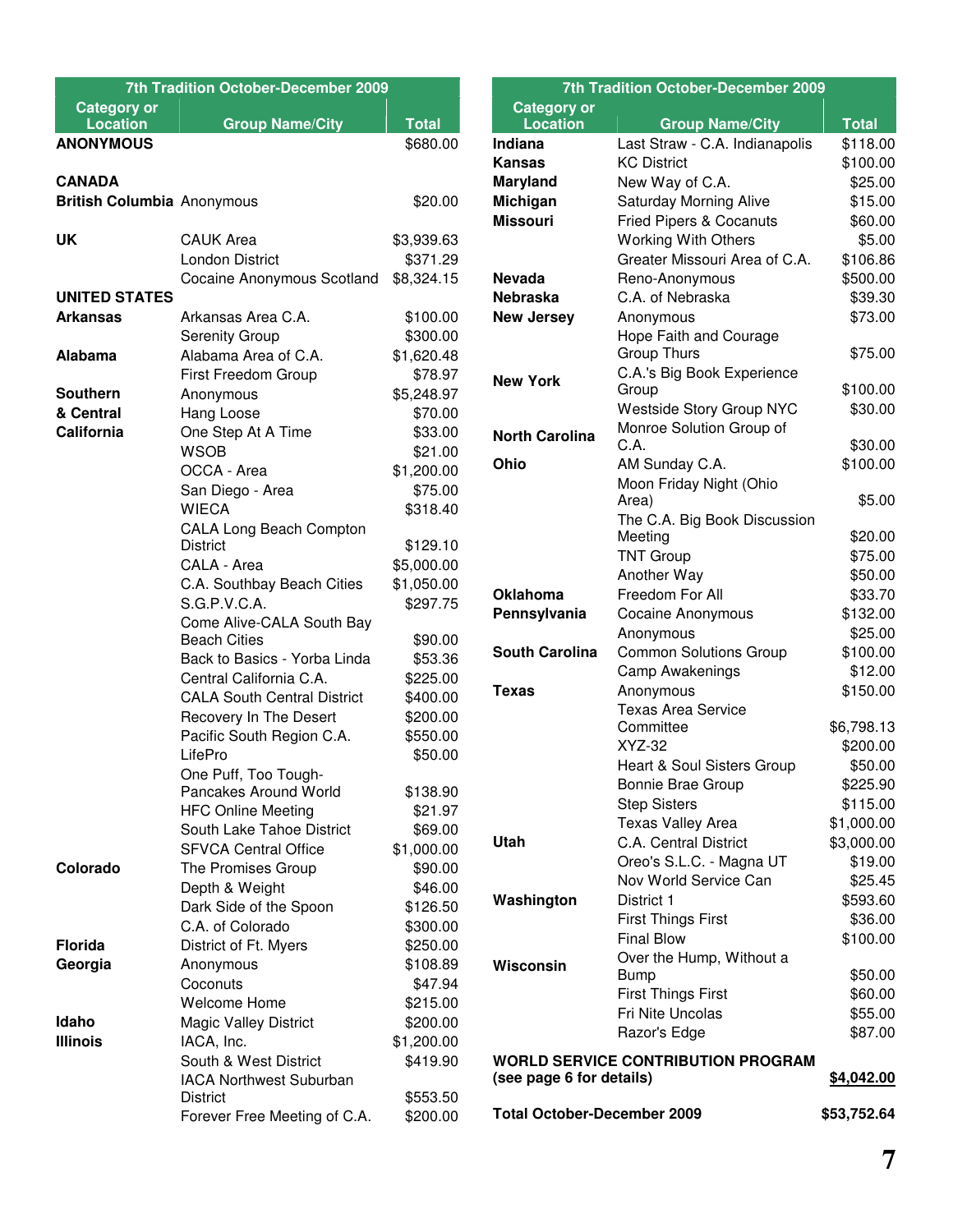# **The Wetreat**

## By Steve W., Terry M. and the Rest of the **CAWS 2011 "Fun" Raising Committee**

In support of the 2011 C.A. World Service Convention, the "Fun" Raising Committee came up with the idea of a retreat. Lynda F. said "You mean a 'Wetreat," and so was born the spiritual coed retreat fundraiser. The next few months found our committee doing site selection, along with program and logistical planning. We found a beautiful spot nestled in the mountains outside of historic Prescott, Arizona.

With the first word of the Twelve Steps being "we," our goal was to build on unity and help us to grow in "effectiveness and understanding" and deepen our spirituality. Our challenge was to raise money for C.A. and uphold our responsibility to the 5<sup>th</sup> and 1<sup>st</sup> Traditions, our primary purpose (to carry the message) and our common welfare. The cost for the three-day Wetreat (room and board, food and 24-hour hospitality) was \$150. How do we honor our primary purpose to carry the C.A. message to the still-suffering addict at \$150? Our committee created a scholarship program. Any C.A. member, regardless of how long or short a time they'd been sober, was able to attend because of the scholarship fund. A spiritual fundraising event is an oxymoron, right? WE think not!

A hundred and twenty-four addicts headed to the solitude of the mountains at a retreat center to have three days of Fellowship and a spiritual encounter with

each other and God. Seventy-four men and fifty women attended. Forty-six people attended on full or partial scholarships. No one except the registration team knew who was at the Wetreat on scholarship and who was not.

The Wetreat was an invitation to step beyond the facade of life-to take a rest from the never-ending demands made on our lives and energy to rediscover and enliven our spirits and tap into the Power. It is underneath the surface of life in the still silence where we truly begin to experience the wonder and beauty of living. The Wetreat was not an attempt to escape the 'real world' but an action to enter more fully into the spiritual life that we can take back into our daily lives. What a wonderful way to broaden and deepen our spiritual lives though this experience together.

It was amazing to watch God work in so many people's lives over the course of three days. The Wetreat was lead by two clergy members and a Ph.D., all recovering addicts. The three retreat sessions were focused on the C.A. principles of Hope, Faith and Courage, led by Father Mike H. from Pennsylvania and Dr. Arisah M. from California, what a combo of spirit and fortitude. The insights these two brought with them were so profound you could feel the Power flow in! [continued next page]

Friday night we had a dual 20-minute speaker meeting with Evan A., our CAWS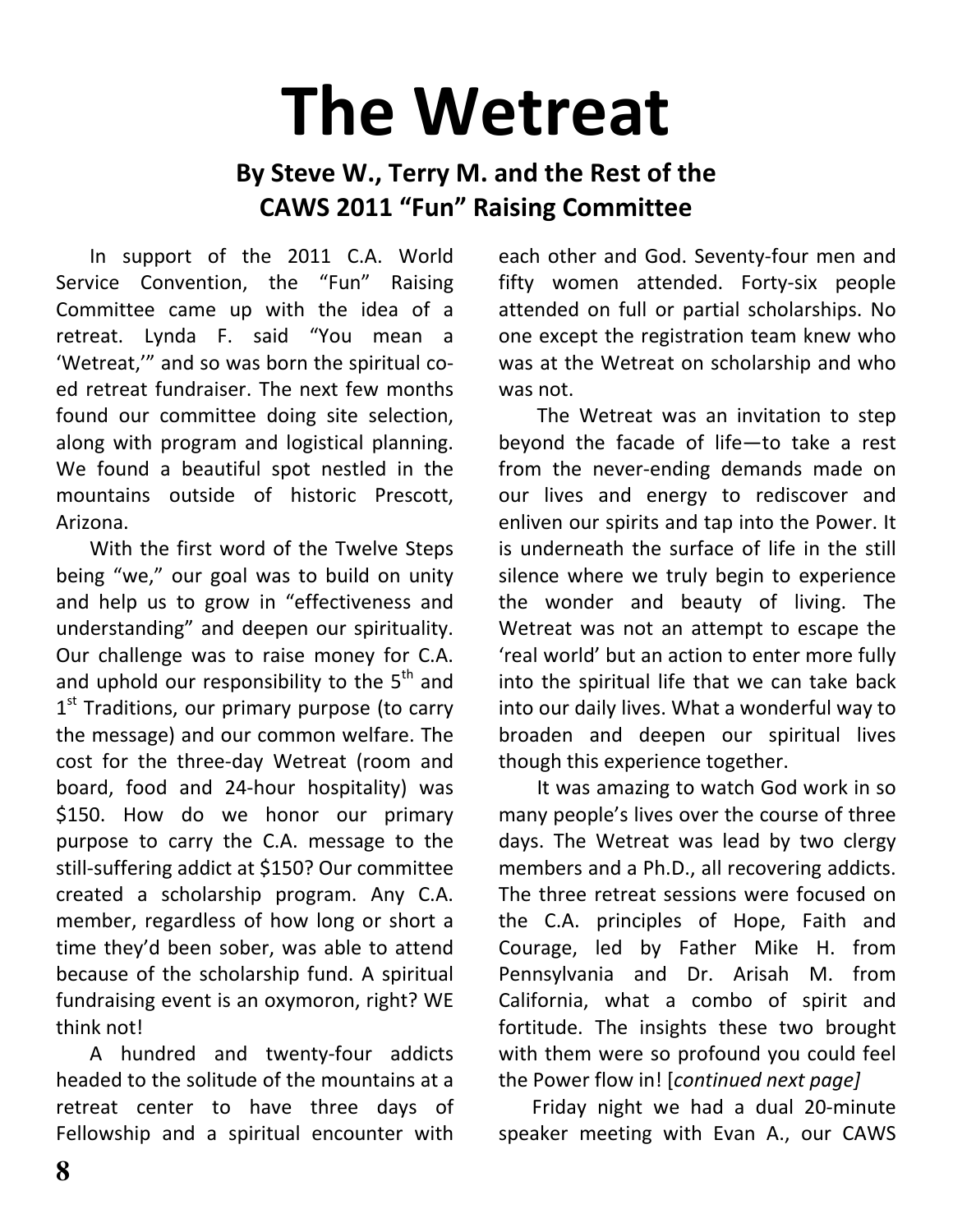2011 Chair, and Lynda F., the creator of the Wetreat theme and our CAWS 2011 Volunteer Coordinator. They both carried powerful messages of recovery and the love they found in Cocaine Anonymous. During the sharing, a bat flew right into our meeting pavilion and circled over the heads of our retreat friends. Arisah didn't even scream, nor did Katie H., who was chairing the meeting as the bat flew over her head and around her repeatedly. WOW!!!! We knew then we were really in the forest. We ended honfire Friday night with and  $\overline{a}$ fellowshipping.

After the two Saturday sessions on Faith and Courage, we came together again that evening to hear Dr. Arisah M. deliver a stirring and powerful share. After a break we reassembled for a candlelit, guided healing meditation in the open-air pavilion led by Arizona's own Father John B. The candles were flickering in harmony with the twinkling of the stars as Father John, accompanied by some very moving musical selections, guided us through the pains and regrets of our lives, through the injury we have felt and caused and into the Grace of the healing 12 Steps and loving arms of our Creator.

This incredibly powerful experience of 124 people in group meditation and prayer was immediately followed by an ice cream social and s'mores around the campfire. People visited, sang and played guitars as the feeling of "WE" overcame us all. On Sunday morning, we had a 'God as I understand God' participation group meeting that was tremendously powerful. This meeting was also led by Father John B., who reminded us that even though we may

struggle with our belief in our Higher Power, God always believes in us. As he was sharing, a beautiful pair of hawks slowly flew right across our field of vision. What a miraculous finish to an already magnificent weekend.

At the Wetreat, new relationships were forged and many people entered into a deeper relationship with their Higher Power. We all hoped to be able to bring that loving spirit back into our homes and daily lives.

Our "Fun" Raising Committee has the belief that if we put on events that bring us closer together as members of Cocaine Anonymous, the money will take care of itself. The Wetreat raised \$7,110.07 for C.A. World Services. Imagine, if every area in C.A. had an event like this, what it would do for the growth and strength of our Fellowship and how it would support the efforts to carry the C.A. message around the globe. What an amazing opportunity to grow spiritually and to give back to the Fellowship that has given so much to us.

We had so much fun the first time, as good addicts, we are going back for some more. Think about joining us October 1, 2 and 3, 2010 for the Re-Wetreat, or the We-Wetreat, or whatever it may be called. Advance registration is open; contact Terry M at mred007@aol.com for details.

The Wetreat was an awe-inspiring experience. We think Bill W. summed it up when he wrote, "To watch people recover, to see them help others, to watch loneliness vanish, to see a fellowship grow up about you, to have a host of friends-this is an experience you must not miss. " (Big Book, p.89, "Working With Others").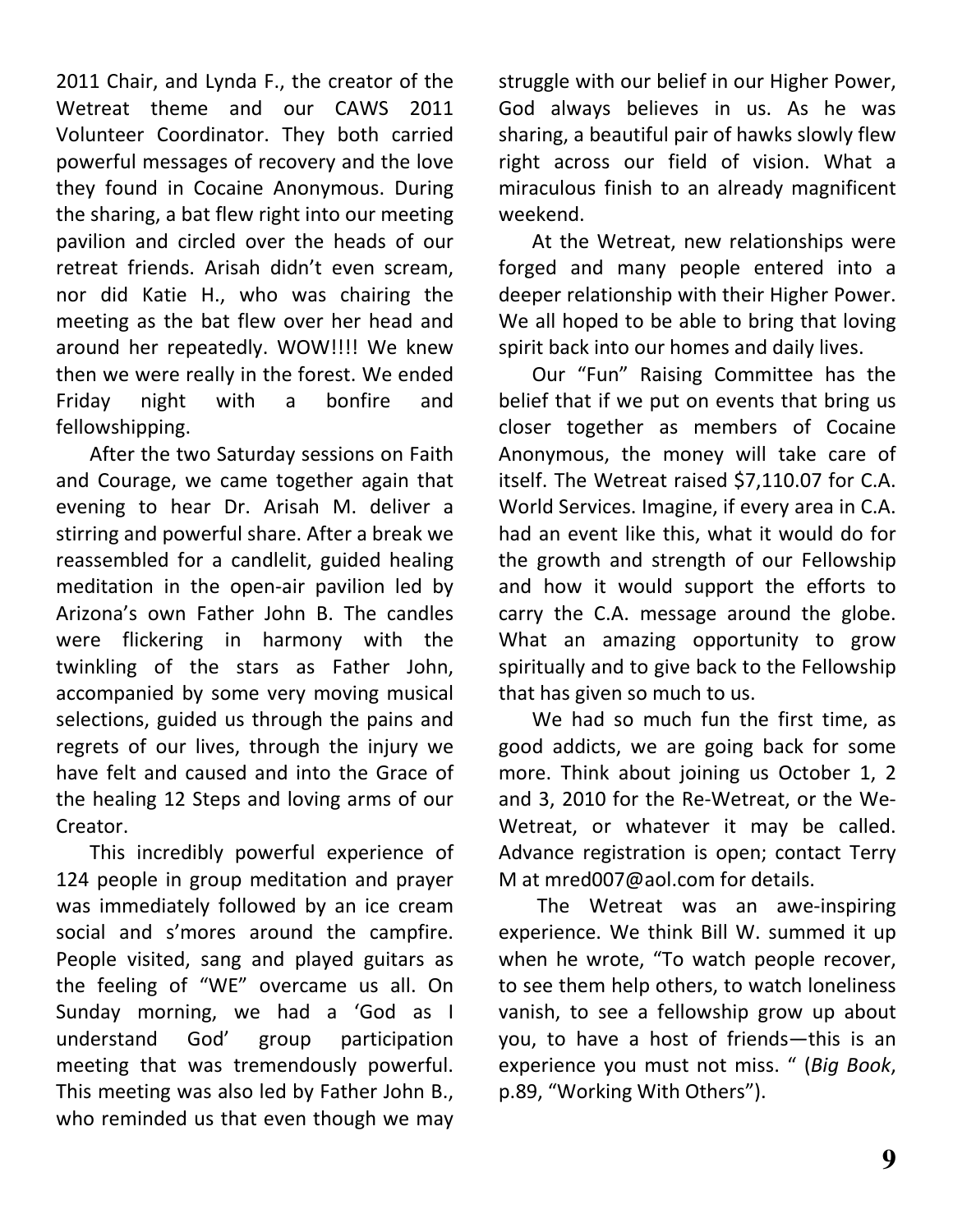## The World Got a Little Smaller Today

**One Meeting, Two Perspectives** 

#### By Doug G., Arizona, USA:

My Freedom date is October 11, 1985. I mention this because when I was given the gift of sobriety I received a key chain (which was green back then) with Newcomer on one side and a coin taped to the other. When I inquired about this coin. I was told that it was there for me to make a phone call when I was in trouble and needed help (remember pay phones?). That was the extent of our technology back then. No cell phones, no website, the Internet in its infancy.

Roll forward 24 years to this past Saturday, when C.A. experienced a huge leap in communication with a truly historic event. Over the last two decades, we have gone from pay phones, to pagers and then on to cell phones. Email and texting are in vogue. But now something new and refreshing! We successfully initiated the first ever live audio/video link of two C.A. meetings separated by the Atlantic Ocean. Two cultures, two countries, two continents, almost two languages, but ONE disease and ONE solution!

My dear friend Russell S. of London brought to me a beautiful idea of forming a union between two meetings in Arizona and London, bridging them together in a live realtime link on the Internet! One could liken it to a teleconference. I refer to Russell as "my dear friend" because that is what he has become through our experience linking together through the Internet. My heartfelt gratitude goes out to him for all he is and all he has done to enrich the lives of many men and women around the globe.

Russell was instrumental in linking members of C.A. in Tehran, Iran with the 2009 CALA convention. He was involved with

the technical side of the Prison Link event at the CAUK17 convention. This time was different: we were introducing video. We checked with our Trustees and assured them that the link is safe and closed from prying eyes. They nervously gave us the thumbs up. In typical addict behavior, they gave us an inch and we shot for a mile.

We spent many hours going back and forth trying to fine-tune the format and secure dates and times. This was tricky as we were working with a 7-hour time difference.

On February 27, 2010 at exactly noon Arizona time (or as Russell likes to remind me. 7 pm God's time), we called London on our laptop. After a few rings I hear a cheerful voice say "ello Doug!" The video burst to life with a room full of smiling addicts stuffed into a member's flat. The response in Arizona was cheering, applauding and waving our warmest possible greeting. Our UK brethren responded in kind!

I introduced myself with a short message of our journey to this point and the historic event about to unfold. We then heard "Welcome to the UK/Arizona link-up meeting of Cocaine Anonymous. Would you please help me open this meeting with a moment of silence?"

As I sat there, witnessing this amazing event, my eves started to moisten as I realized that I was linking to new brothers and sisters over 5,000 miles away. I was reminded of a plaque over the entrance of a recovery clubhouse in Middle America: "There are no strangers in Cocaine Anonymous, only friends you haven't met yet." My mind started to wander to the future possibilities of reaching the most remote corners of the Earth, allowing the suffering addict to attend a meeting where none exist. The world just got a little smaller!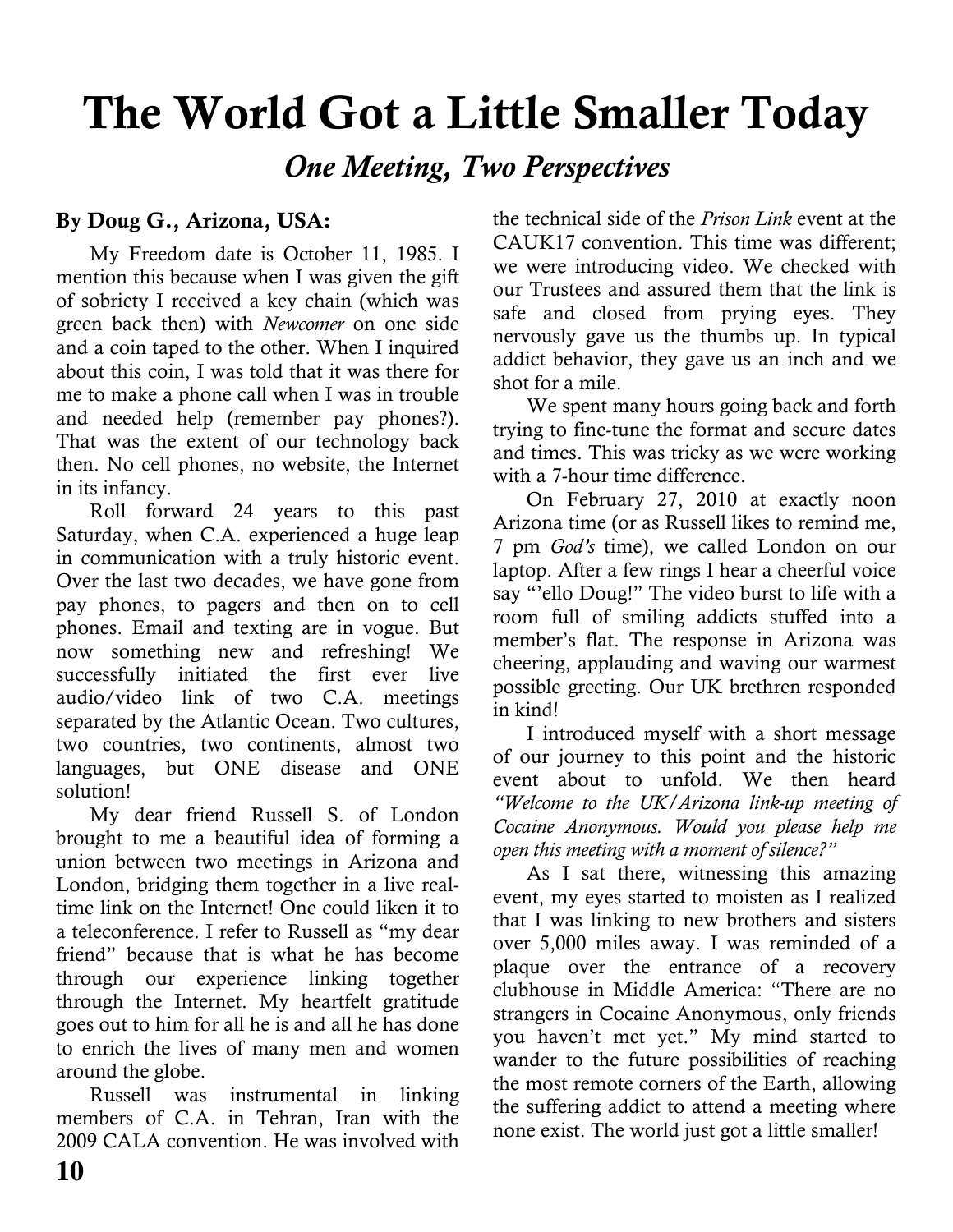### By Russell S., London, UK:

"Welcome to the UK/Arizona link up meeting of Cocaine Anonymous...."

That's how the meeting started, as a C.A. group in London UK and a C.A. group in Arizona met face to face, or shoulder to shoulder, with over 5000 miles between them.

After a couple of months of test calls, adopting a meeting format and getting members on board, we pulled it off—a live video link-up meeting of Cocaine Anonymous.

The idea started after talking with Doug G. in Arizona about using computers for voice calls and how we'd successfully managed to use the system at CAUK17 to link with a prison and again at CALA convention where we linked a C.A. group in Tehran into a main speaker meeting. Within minutes, we'd moved into a shared vision of a shared vision (think about it)! Doug and I are definitely of the same type-positively focused, determined and bloody minded are terms I hope my friend wont mind me using to explain our approach to this project.

So with Doug on one side of the pond and me on the other we began with a basic idea: we'd link up a group in his locality with a group in mine. Then, with lots of discussion, we ironed out the minor challenges such as time difference and the date. We'd also both realized we should notify our Regional Trustees of our intensions, which we did, and with a cautious nod from them we notified local members of the date, time and venue.

At exactly 7 pm GMT on 27<sup>th</sup> February, a computer screen in London took an incoming call from Arizona and the cameras kicked in. On both sides, the screens showed our fellows sitting only 5,284 miles away and smiling faces beaming with the realization that we'd got a live link

As with a couple of thousand other C.A. meetings, the meeting started with a moment's silence and prayer, then the preamble read from London and We Can Recover read from Tempe. We observed Tradition 7 (with a conscience that all monies would be passed to CAWS) and the 12 Traditions were read.

A speaker from each side had been chosen to share for 10-15 minutes. The opening speaker from Tempe shared beautifully on his experience of the program and how he'd 'found a job' in the rooms, a lovely servicebased share. A female member from the UK was next to share for 15 minutes, and those familiar nods that come with identification could be seen on screen. The language of the heart was being spoken through a microphone and camera, 'modem to modem.'

The meeting then opened up for sharing from the floor; we took turns from one group to another and we got closer still, to the point I felt I really was with my fellows in Arizona.

We closed the meeting with the reading Reaching Out and the 'we' version of the Serenity Prayer.

As the link was closed a feeling of gratitude and being part of overwhelmed me. This is the Fellowship I crave, and as we sat together in London, eating and reflecting on what had just taken place, I realized that the other members were experiencing the same feelings.

As we move forward with the times, these meetings will become more common. How long before the Online Area considers video link-ups will be down to them, but the concept is now proven to work and we have that experience to share. The opportunity for groups from around the world to attend conventions is now huge. How wonderful that we can invite groups in Russia or Iran, Australia or Hong Kong, Ireland or Canada, to join us at such events.

I'd like to thank the Tempe and London members for their participation, and also the man in Arizona who has become a good friend as a result of working with him on this project. Our friendship is the added bonus.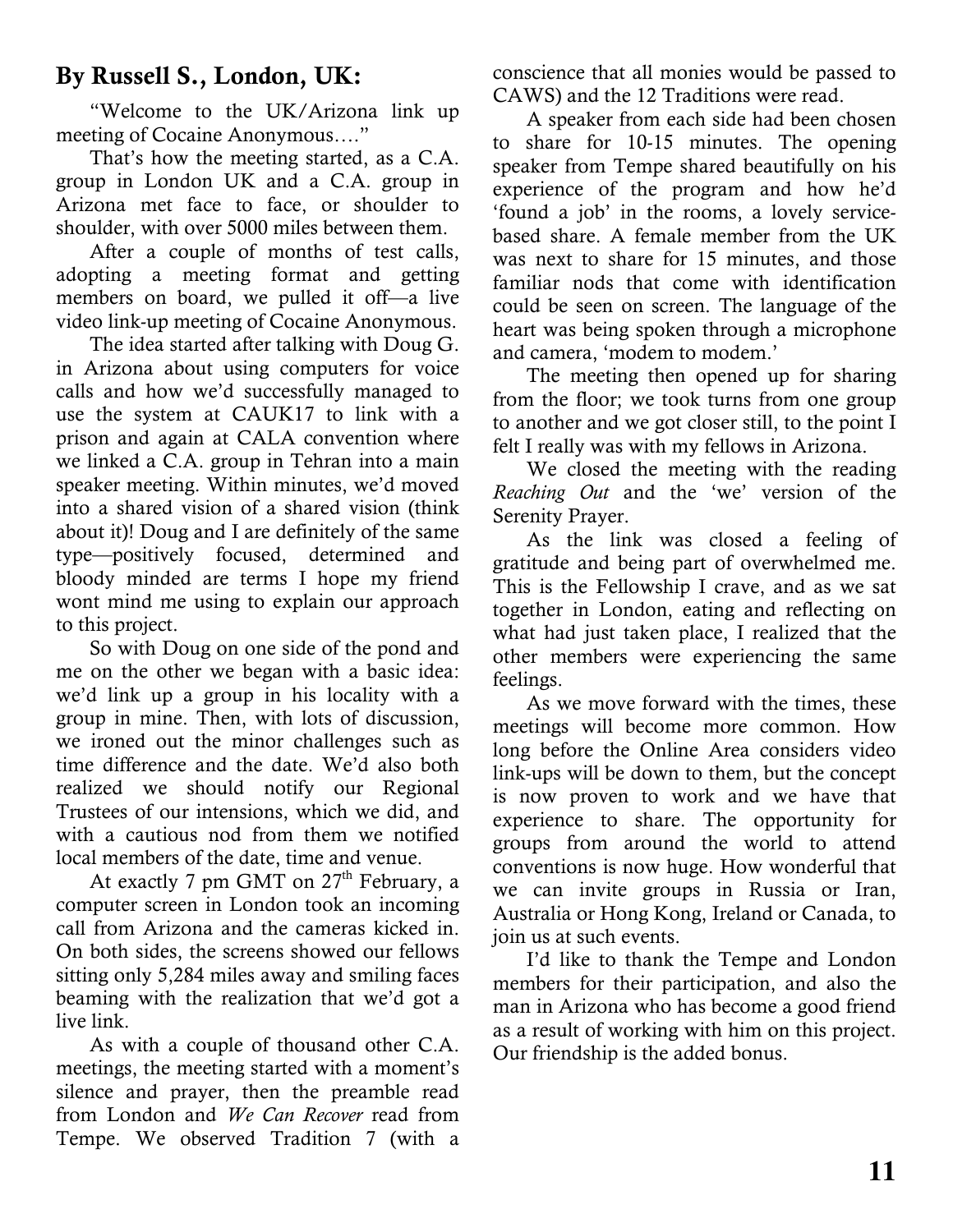## **Delegate Funding By the World Service Board of Trustees**

Serving the Fellowship of Cocaine Anonymous as a Delegate is a big honor. It is also a lot of work. It takes many hours to perform all the various tasks needed to do the job successfully. Writing quarterly reports for Trustees, attending Area functions, and participating in the Conference (which often includes working year-round with a Conference Committee) all contribute to the busy life of a Delegate.

It can also be a very rewarding experience. Delegates get the chance to meet other addicts from around the world, experiencing different cultures and ways of carrying the message. They get to see first-hand the growth occurring in C.A., welcoming new Areas to the Fellowship. They also get to help craft written material for everyone in C.A. to use to carry the message. The work and the rewards are many. Why, then, do we fund them to be able to do this work?

When looking at the Delegate position, we should always strive to find the most qualified member possible. Our 9<sup>th</sup> Concept says, "Good service leaders, together with sound and appropriate methods of choosing them are at all levels indispensable for our future functioning and safety." We must exercise our best judgment in selecting our Delegates. In the writings of Bill W., he says on the matter, "Personal ambitions will have to be cast aside, feuds and controversy forgotten. ' Who are the best qualified people that we can name?' This should be the thought of all."\* The members we select to attend the World Service Conference are effectively the voice for C.A. as a whole. They will be the ones making decisions for us regarding all manner of business. It is of the utmost importance that they are qualified candidates. What, exactly, are these qualifications?

In our C.A. World Service Manual, on page 24, it lists the duties and qualifications of a Delegate. The first and most important is that the Delegate's job is a spiritual one. We must remember we are serving the Fellowship as a

whole. A Delegate should have a working knowledge of the 12 Steps, 12 Traditions, and 12 Concepts, as well as the Conference Charter. They must be effective communicators, transmitting information back and forth between groups, Districts, Areas, and the world. As such, they are asked to attend District, Area and Regional meetings to facilitate the transmittal of this information.

Most Areas, as a matter of principle, help with the expenses incurred by Delegates to attend these events. This amount can vary, according to each Area's individual finances. Some Delegates are fully covered for their expenses and some only partially. There are many reasons for this. Our  $7<sup>th</sup>$ Tradition tells us that we should be fully selfsupporting. It is our responsibility to look after our own affairs. We must also remember that the Delegates are working to benefit us as well as C.A. as a whole. As members of the Fellowship, we have not only the right, but the obligation to participate to the fullest. Asking those members serving as Delegates to devote their time and energy to serve our Fellowship as a whole creates a responsibility for us to provide them the resources to do the job.

With all that we ask our Delegates to do, the most dangerous requirement we can have of them is money. Choosing effective leaders can hardly be a success if the first thing we require is if they can do all we will ask of them, but also foot the bill. Limiting ourselves in this fashion has the potential to keep some amazing people on the sidelines. We are, as a whole, trying to insure that any addict still suffering has a chance to find recovery in Cocaine Anonymous. We need the best possible people to assist us in this vital work. All hands on deck.

\*Taken from *The A.A. Service Manual Combined With 12 Concepts for World Service*, page 37 (Ninth Concept).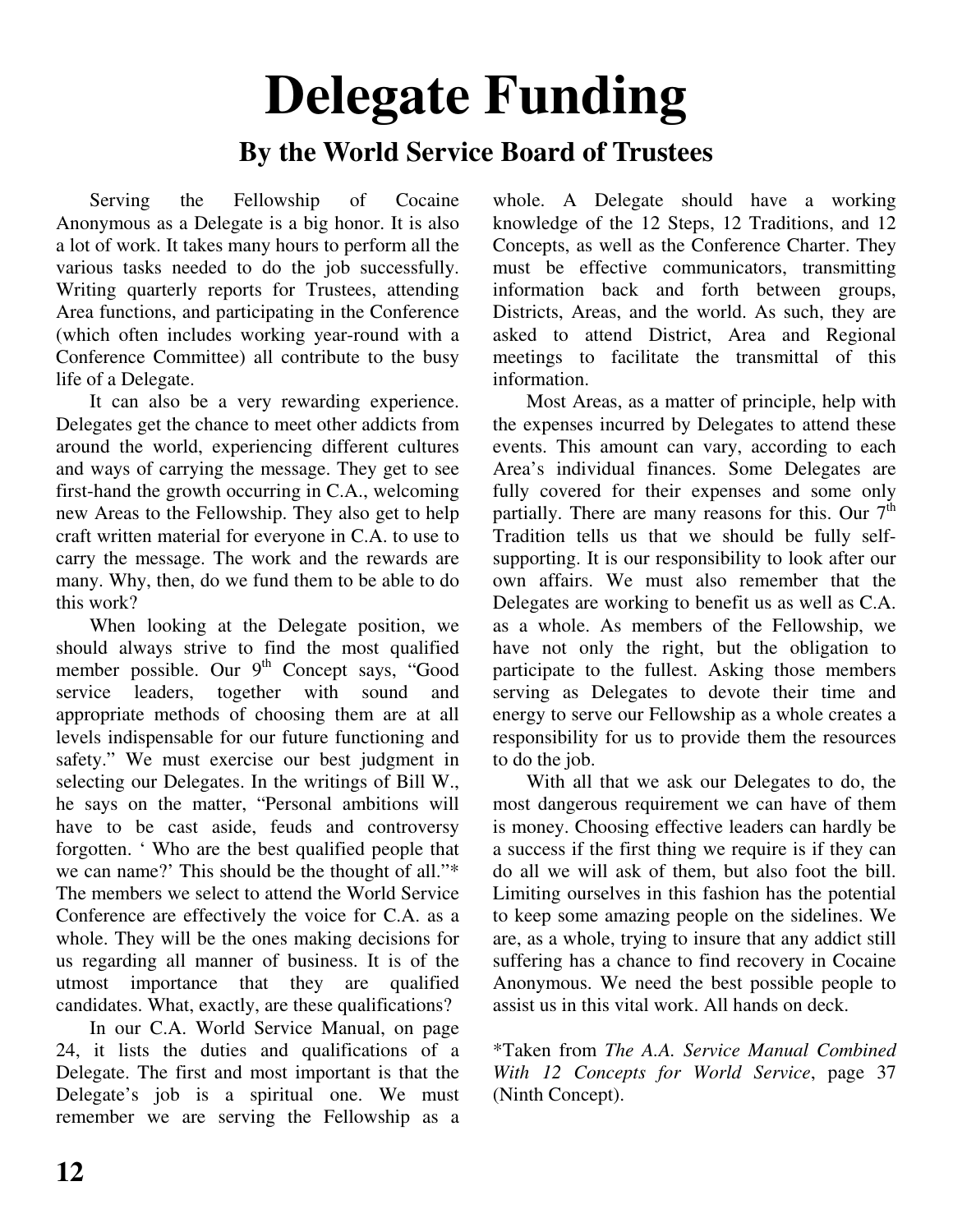## **H&I Corner By Megan K. Philadelphia, Pennsylvania, USA**

I now truly feel the "New High from H&I." I remember my first time hearing a meeting in prison. The seed was slow in getting planted for me. I was in and out of prison for several years and went to many H&I meetings inside. The last time I arrived in 1997, one of the women who had an H&I commitment and with whom I had become friendly from my recidivism, said to me, "Meg, you seem different this time." She must have seen what I knew at that moment. The obsession had been removed and I was about to embark on a journey that I could never have fathomed, as I look back today. It reminds me of the statement in the *Big Book*, in the foreword to the Second Edition, which goes like this: "*Many of our friends encourage us by saying that this is but a beginning, only the augury of a much larger future ahead."* Wow! What a journey it has been.

Thus my journey began, on April 24, the morning after trying to take my own life via an intentional overdose on heroin. I was brought back to life by a double shot of Narcan to my heart and then shipped to a local hospital in North Philly, via my angels (the paramedics), on a 302 order which, as I look back now, was a lifesaver. Yes, I had finally surrendered.

When I 'came to' at this hospital, I was in a state of clarity that now I believe was the hand of God, lifting me from the insanity and obsession of this disease and the streets. I called my parole officer and explained to him what I had done and that I needed his help. My P.O. asked that I go back to the local rehab for a few days, to get myself mentally and physically prepared to return to prison. I was told to turn myself in after this short stay at rehab and that is actually what I did.

What an unbelievable journey it has been, right from the gates. I was able to get the *Big Book* the rehab had given me cleared to take into prison. Awesome, as I think about it today. In the history of prison that I know of, I never heard of anything getting a clearance on arrival to take back to your cell. Normally, the clothes on your back and anything in your pockets go to the intake lockers and you don't get to see that stuff again until you are discharged.

But, as I see it today, I finally had someone who believed in me. My parole officer had seen the difference this time, too. Something as small as getting my *Big Book* cleared at the gates was one of the 'seeds' to start me growing.

That was the beginning of the end of my using. As the *Big Book* says in Step 9, and as I truly relate to it from the bottom of my heart, I had 'roared like a tornado' through the lives of the ones who loved and cared about me, not caring who I stepped on or who I hurt, physically, mentally and emotionally. Thank God for the Steps. Today, I am a free woman. Free from the clanking of the prison gates, free from the bondage of self! Free from the abuse. Wow, how amazing! Through baby steps, one amends at a time, I learned how to take responsibility and grow up. I learned to change my thinking and behaviors on a daily basis. Contingent upon my spiritual maintenance, I am able to know who I am and what I am doing here and now. Today I am free from the financial wreckage as well. I am not in bondage to a materialistic world, doing what everyone else is doing. Who cares! God has me in the palm of His hands, carrying me, one step at a time, giving me what I need instead of what I want today.

It was time to grow up and take responsibility. One of the things I learned was to sit down, shut up and listen, because I was going to die if I didn't. So I did! Every decision in early sobriety was made with my sponsor's help. I was given an opportunity through a grant in early sobriety to return to school. With my sponsor's help and guidance, I returned to school and graduated with honors. I couldn't believe an old dope fiend like me could graduate with honors, but I did it!

I have had a lot of other accomplishments since then. God is good. I learned that "Faith without works is dead" (*Big Book*, page 88). How true that statement is. I had to get off my ass and work for everything I got! That includes change. Nothing was easy, but it was simple. If I get out of the way and follow some clear-cut directions that are outlined in the *Big Book*, I can accomplish whatever goals I set my heart on. One day at a time, I just keep on,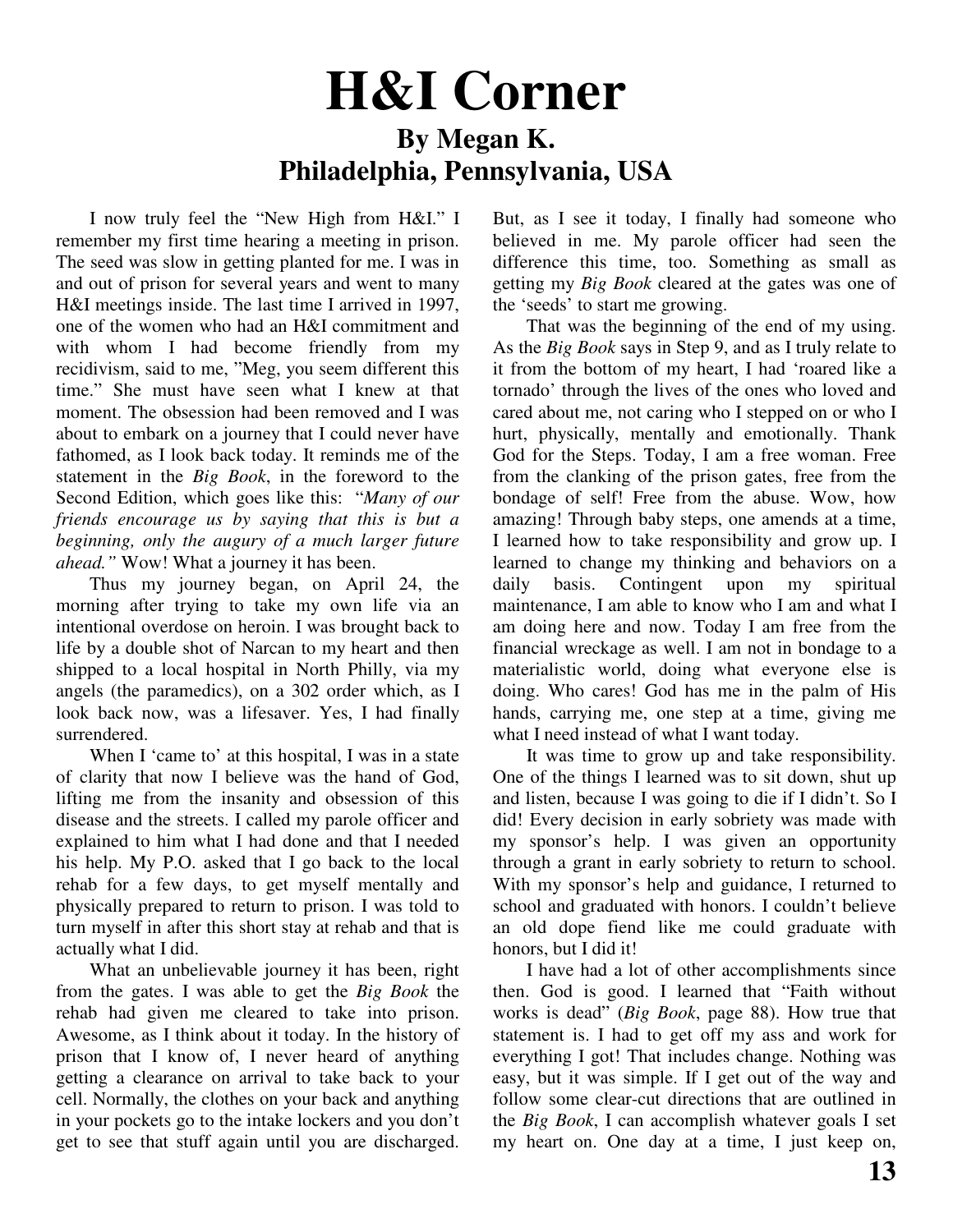keeping on. I love this program, and I love Cocaine Anonymous!

Today I carry the message of hope. That is one of my favorite principles of the program. I keep the hope alive! The simple words, "God, please help me," started a personal relationship with my Higher Power like I never dreamed it could be. I love H&I and continue to carry the message of recovery.

Thank you, Cocaine Anonymous, for helping me grow up! Thank you for loving me until I learned how to love myself again. Thank you for carrying the message of hope through the rehabs, detoxes, and prisons I landed in. Thank you for giving me a chance to get my life back!

Thank you for allowing me to be of service on the H&I Committee. I truly love H&I. It is my favorite tool of service—keeping it real, channeling up with God, and hooking it back up with you. Keep looking in that mirror today with rigorous honesty and you too will love yourself again, and I hope to see you on this journey of life.

#### *Unity Corner:*

## **From the Floor, to the Chair, to the Backyard Boogie! By Glenn T. WSC Unity Committee Chair**

*Who is a Cocaine Addict?* talks about "snorting or smoking any white speck from the floor when we ran out." For me this was only partly true; my problem was that I snorted or smoked any white speck from the floor even *before* I ran out! No matter how much dope I had left. I had become the person I used to laugh at when I saw them crawling on the floor, tweaking. I spent way too much time down there in my insanity, in my sickness.

Thank God I don't have to live like that any more. It's all due to the Fellowship of Cocaine Anonymous—attending lots of meetings, getting a sponsor, working all of the 12 Steps, finding a God of my understanding, and getting involved in service. A funny thing happed when I got involved in service; not only did I not crawl on the floor anymore, but the obsession to use had been removed, and I had not even noticed it!

It didn't take long for the service junkie in me to emerge. It started with emptying ashtrays, making coffee, sweeping floors and helping keep our meeting hall clean. From there to group secretary, and then treasurer (I don't think they had any idea who was handing their money!), and eventually chairperson for our group. This was repeated at the District and Area levels of service, serving on just about every committee at one time or another. I was elected Delegate, even though there were many who were qualified. What an honor, to have the opportunity to give back, if even in a small way, what had been so freely given to me.

At the 2009 C.A. World Service Conference, I was elected to be the chairperson for the committee on which I served. We are talking service at a whole new level! A very humbling experience for me, and I think another spiritual one as well.

So after five days of C.A. business, Conference and committee work, when I overheard (actually, eavesdropped on) someone talking about a dance in South Central LA, I kind of invited myself. *What, like you guys never invited never yourselves to anything?* So I went with a bunch of addicts in much need of relief. fresh air and fun, to a function called "the Backyard Boogie" hosted by CALA. We came, we saw, we partied! It was held at an outside courtyard (hence the 'backyard' reference) in what I thought near perfect weather. I did the electric slide for almost an hour straight! We did have fun. In attendance were people from all over the United States and many from the U.K. A shout out and much love to CALA for putting on this event.

For the same addict who used to crawl on the floor to be in the company of people who, like me, have found a new way of life in Cocaine Anonymous is indeed something special. If you are new in the program, welcome. Come join us in spirit, fun and fellowship!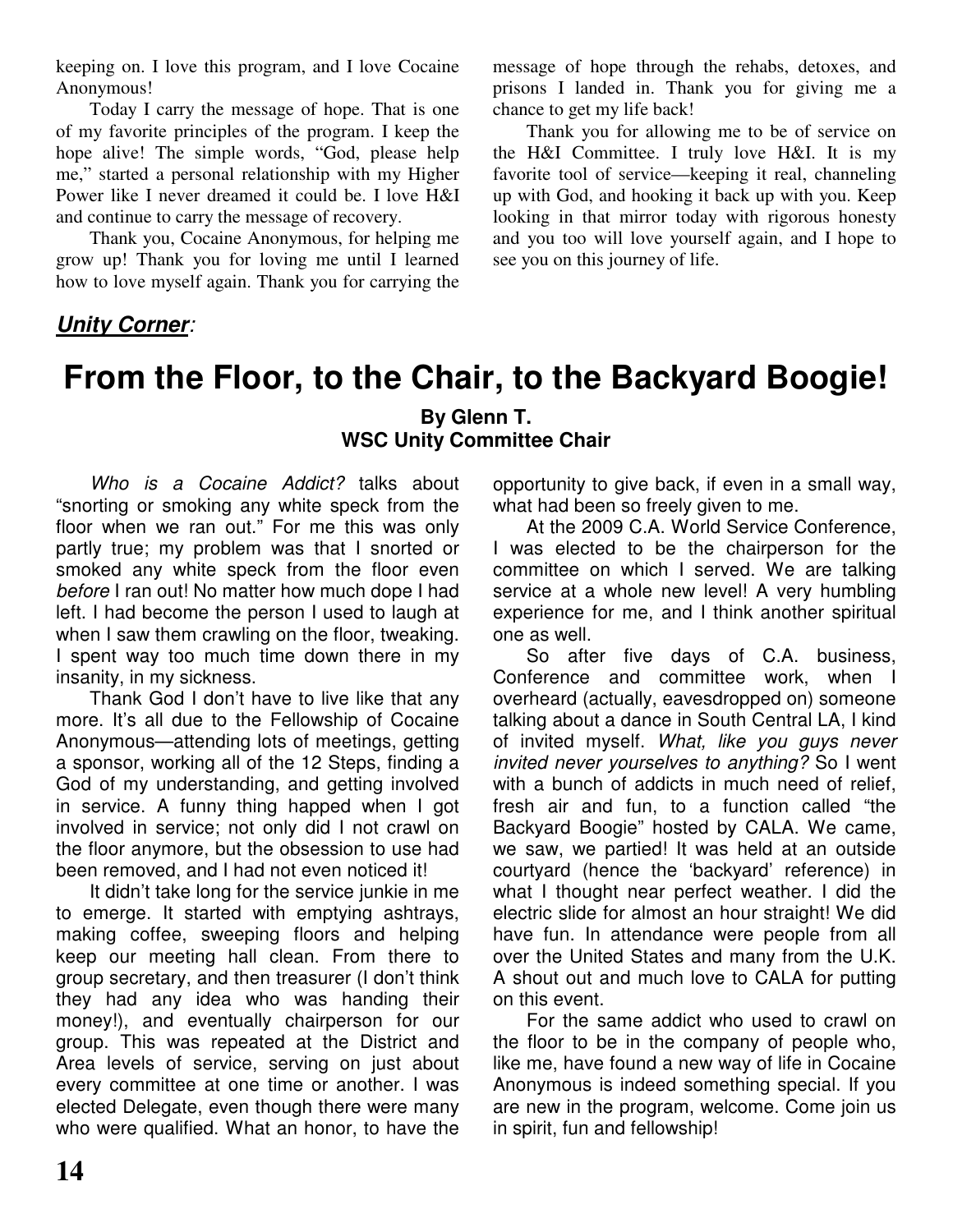### Calendar of Events (continued on page 16)

#### April 16-18, 2010

#### **Ohio Area Convention**

#### **Twenty and Growing**

**LOCATION:** 

Double Tree Hotel Independence, OH

#### **CONTACTS:**

Debbie D., Chair 330-283-7260

#### May 1-2, 2010

#### **Still Taking Care - To The Newcomer**

Sweden Area

#### **LOCATION:**

Hotel HagaKristineberg Stockholm, Sweden

Convention is free! We want the newcomer to comel

**CONTACTS:** 

Richard, Convention Chair +46 70 741 1618

May 14-15, 2010

#### 12 Step Workshop and Boat Party

#### **A Spiritual Experience Weekend**

**CAUK - South Central District** 

#### **LOCATION:**

**Workshop:** The Bourne Spring Centre St. Mary's Road Springbourne, Bournemouth, BH1 4QP

#### **Boat Party:**

The Solent Scene Poole Ouav Poole, Dorset

#### **CONTACTS:**

Colin F., Out of Town Ticket Seller +44 (0) 7821 542 116

#### May 27-31, 2010

#### CAWS 2010 World Convention - Farfrümusin **LOCATION:**

The Hilton Milwaukee City Center 509 West Wisconsin Avenue Milwaukee, WI 53202 (414) 271-7250 or 1-800-HILTONS

#### **CONTACTS:**

Quin B., Chair 414-550-5633 Jill E., Registration 414-534-6610

#### July 9-11, 2010

#### 10th Anniversary - 1st International **Convention**

Cocaine Anonymous Holland **LOCATION:** 

**Bel Air Hotel** Johan de Wittlaan 30 2517 JR, The Hague +31 (0) 70-3525352

#### July 16-18, 2010

#### **3rd All Canadian Convention**

**United We Stand** 

Manitoba Area

**LOCATION:** 

Robert A. Steen Community Centre 980 Palmerstone Ave Winnipeg, Canada

We are looking for speakers. Please contact Josh. **CONTACTS:** 

Ray D., Event Liaison/Ticket Rep 204-770-6580

James L., Shirt Rep 204-291-9255

Josh M., Speaker Rep 204-999-7735

Kirk L., Entertainment Rep 204-772-8925

#### **August 26-29, 2010**

## 26<sup>th</sup> Annual CALA Convention

1 Life 12 Steps One Day at a Time

South Central District

#### **LOCATION:**

**JW Marriott Resort & Spa** 74855 Country Club Drive Palm Desert, California 92660 760-341-2211 800-228-9290

\$110.00 per night; resort fees waved on-site. (No room deposit required.)

#### **CONTACTS:**

Dwann G., Convention Chair 310-678-5560 Cliff H., Hotel Liaison 310-488-7934 David B., Convention Vice Chair 310-849-3251 Ronald A., Marathon Chair 323-491-0317